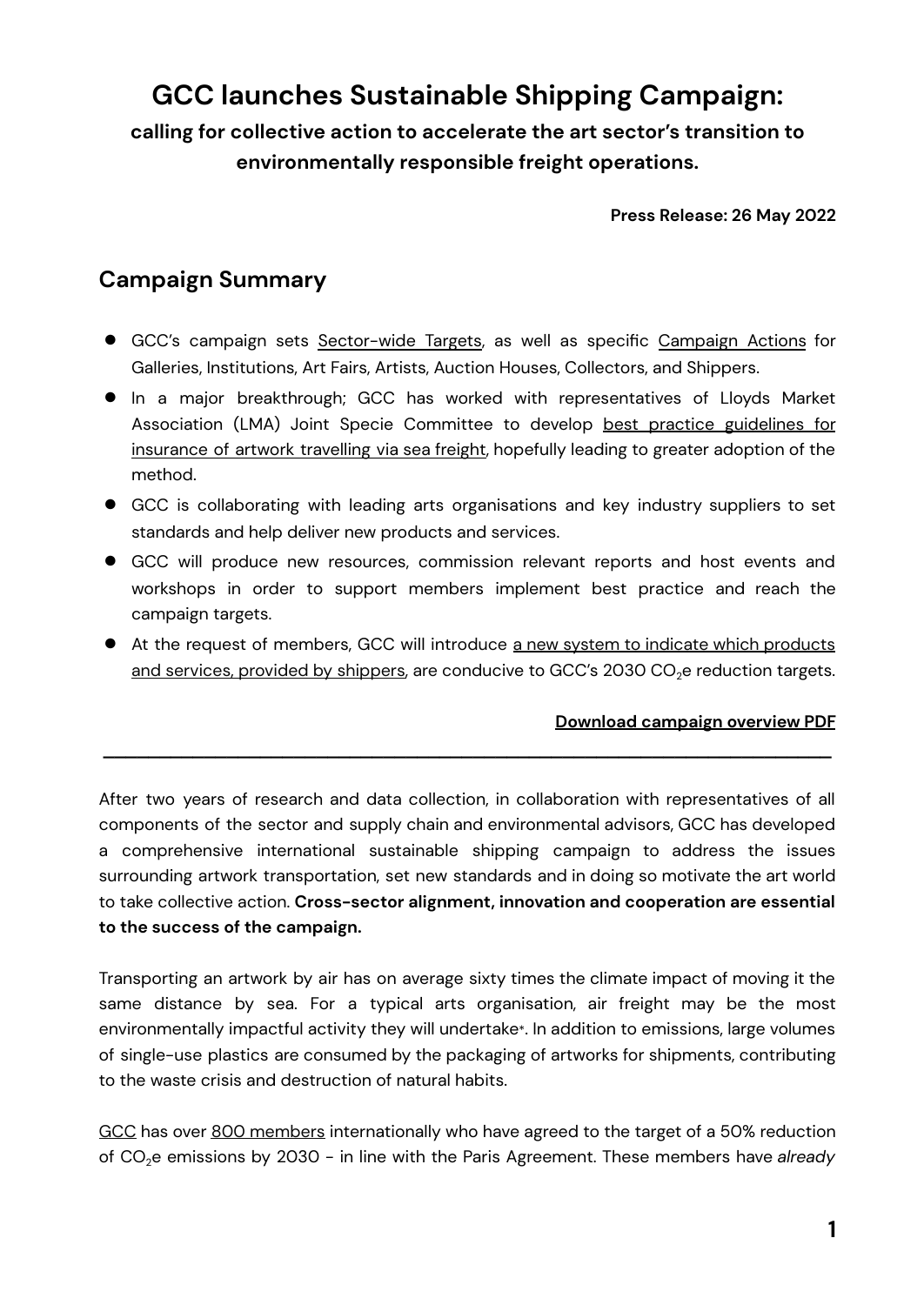*committed* to making urgent changes, and what GCC hopes to do with the Sustainable Shipping Campaign is empower them to reach these targets.

## **Sector-wide Campaign Targets:**

- **1.** A majority of all international art freight to be transported via non-air methods' with an overall reduction in volume <sup>2</sup> - by **2028** 3 .
- $\mathbf 2.$  The majority of packing materials in circulation to be reusable or curbside recyclable $^4$ by **2026** as well as an immediate phase-out of single-use plastic products with zero-waste <sup>5</sup> by **2030**.
- **3.** All local deliveries<sup>6</sup> to be low or zero emissions by **2025**<sup>7</sup>.
- **4.** By **2024**: all freight companies and sales teams to provide standardised emissions data:

**a.** for estimates on all quotations so that clients can make informed decisions on shipping options based on environmental impacts as well as cost and time $^{\rm 8}$ .

**b.** on all invoices following order confirmation, allowing clients to efficiently collect the data for their own carbon reporting $^{\circ}$ . . *Targets [footnotes](https://galleryclimatecoalition.org/ssc/targets/#targets)*

These are ambitious goals, and it will be a challenge for the sector to reach them but the targets have been developed in consultation with environmental advisors and in the face of the climate catastrophe they are necessary. The campaign targets have been spread over 5 years to encourage a meaningful transition to environmentally responsible freight operations within the sector.

There are many solutions to the problems we face. In addition to alternative shipping methods, GCC's campaign emphasises the importance of the overall reduction of artwork transportation through conscientious planning and programming.

GCC is actively engaged in initiatives with several industry leaders to accelerate the transition to environmentally responsible freight operations and demonstrate the change in action. One example of this was the recently announced Christie's and Crozier [partnership](http://website-galleryclimatecoalition3.artlogic.net/usr/library/documents/main/christie-s-crozier-sea-freight-press-release-2-.pdf) to deliver regular sea freight shuttles between London, New York and Hong Kong. Further details of GCC's collaborative projects will be announced in due course.

**Frances Morris**, Director of Tate Modern, said: *"GCC's campaign is urgent and welcome. We must challenge conventional art transportation methods in light of the huge environmental impact of air freight. This mirrors Tate's own commitment to challenging all our existing models of activity to radically reduce carbon emissions. Now is the time for individuals and institutions across the sector to come together to reduce the environmental impact of the arts."*

**Tom Woolston**, Christie's Head of Operations and Sustainability Programme Lead, said: "*The most recent Art Basel / USB Art Market report stated that 68% of collectors wanted*